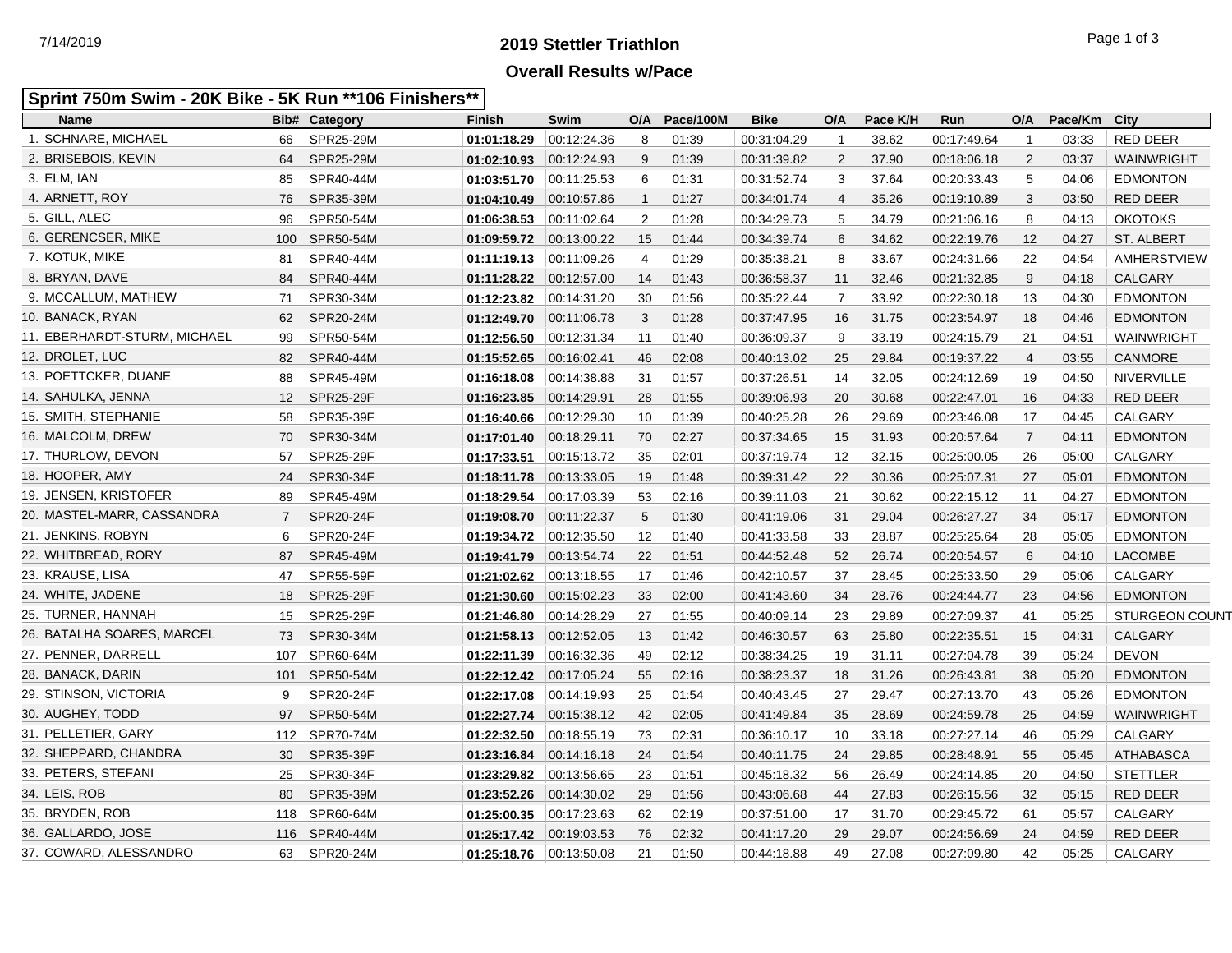# **2019 Stettler Triathlon** 7/14/2019 Page 2 of 3 **Overall Results w/Pace**

#### **Sprint 750m Swim - 20K Bike - 5K Run \*\*106 Finishers\*\***

| <b>Name</b>            |                  | <b>Bib# Category</b> | <b>Finish</b> | Swim                     | O/A | Pace/100M | <b>Bike</b> | O/A | Pace K/H | Run         | O/A | Pace/Km | City                   |
|------------------------|------------------|----------------------|---------------|--------------------------|-----|-----------|-------------|-----|----------|-------------|-----|---------|------------------------|
| 38. STINSON, MALCOLM   | 106              | SPR55-59M            | 01:25:21.31   | 00:15:59.12              | 45  | 02:07     | 00:37:20.18 | 13  | 32.14    | 00:32:02.01 | 75  | 06:24   | <b>EDMONTON</b>        |
| 39. WILLIAMS, JESSICA  | 17               | <b>SPR25-29F</b>     | 01:25:27.98   | 00:13:49.86              | 20  | 01:50     | 00:43:10.66 | 45  | 27.79    | 00:28:27.46 | 53  | 05:41   | <b>STRATHMORE</b>      |
| 40. MCCOMISH, DAVID    | 72               | SPR30-34M            | 01:26:40.65   | 00.15.24.93              | 38  | 02:03     | 00:49:38.90 | 79  | 24.17    | 00:21:36.82 | 10  | 04:19   | <b>STETTLER</b>        |
| 41. STAFFORD, JUNE     | 53               | SPR60-64F            | 01:27:00.18   | 00.16.32.77              | 50  | 02:12     | 00:42:34.15 | 39  | 28.19    | 00:27:53.26 | 48  | 05:34   | <b>WAINWRIGHT</b>      |
| 42. MAKILA, KYLE       | 117              | SPR35-39M            | 01:27:01.54   | 00:14:24.68              | 26  | 01:55     | 00:41:58.13 | 36  | 28.59    | 00:30:38.73 | 67  | 06:07   | <b>RED DEER</b>        |
| 43. PAULSON, BRENT     | 79               | SPR35-39M            | 01:27:04.46   | 00:15:25.05              | 39  | 02:03     | 00:41:17.54 | 30  | 29.06    | 00:30:21.87 | 66  | 06:04   | <b>STONY PLAIN</b>     |
| 44. DELEFF, RICK       | 110              | SPR60-64M            | 01:27:17.55   | 00.15.23.73              | 37  | 02:03     | 00:45:10.82 | 55  | 26.56    | 00:26:43.00 | 36  | 05:20   | <b>CONSORT</b>         |
| 45. NEWMAN, MACKENZI   | 14               | SPR25-29F            | 01:27:28.48   | 00:16:25.59              | 47  | 02:11     | 00:42:50.70 | 42  | 28.01    | 00:28:12.19 | 49  | 05:38   | <b>CALGARY</b>         |
| 46. SODERBURG, NAOMI   | 29               | SPR35-39F            | 01:28:03.67   | 00.16.47.97              | 52  | 02:14     | 00:41:23.06 | 32  | 29.00    | 00:29:52.64 | 62  | 05:58   | <b>FORT SASKATCHEV</b> |
| 47. ARNETT, BOB        | 105              | SPR55-59M            | 01:28:10.10   | 00.15.25.39              | 40  | 02:03     | 00:41:09.69 | 28  | 29.15    | 00:31:35.02 | 72  | 06:19   | <b>EDMONTON</b>        |
| 48. ROLLHEISER, PAMELA | 42               | SPR50-54F            | 01:28:23.33   | 00:18:12.12              | 66  | 02:25     | 00:42:50.56 | 41  | 28.01    | 00:27:20.65 | 45  | 05:28   | <b>LLOYDMINSTER</b>    |
| 49. STEWART, RYAN      | 65               | SPR25-29M            | 01:28:34.30   | 00:17:06.21              | 57  | 02:16     | 00:45:29.11 | 58  | 26.38    | 00:25:58.98 | 31  | 05:11   | <b>LAKE COUNTRY</b>    |
| 50. MACDONALD, REESE   | 26               | SPR30-34F            | 01:29:08.70   | 00:17:56.06              | 63  | 02:23     | 00:43:29.04 | 47  | 27.60    | 00:27:43.60 | 47  | 05:32   | CALGARY                |
| 51. DORN, AMY          | 20               | <b>SPR25-29F</b>     | 01:29:22.35   | 00.13.03.99              | 16  | 01:44     | 00:47:52.41 | 69  | 25.07    | 00:28:25.95 | 52  | 05:41   | <b>STETTLER</b>        |
| 52. REID, EVAN         | 74               | SPR30-34M            | 01:29:26.98   | 00:17:16.81              | 60  | 02:18     | 00:42:49.53 | 40  | 28.02    | 00:29:20.64 | 58  | 05:52   | WAINWRIGHT             |
| 53. FAST, NICOLE       | 23               | SPR30-34F            | 01:29:30.32   | 00.15.49.51              | 43  | 02:06     | 00:44:51.23 | 51  | 26.75    | 00:28:49.58 | 56  | 05:45   | <b>EDMONTON</b>        |
| 54. HOOPER, TODD       | 95               | SPR45-49M            | 01:30:09.65   | 00:18:00.66              | 65  | 02:24     | 00:45:33.61 | 59  | 26.34    | 00:26:35.38 | 35  | 05:19   | <b>LETHBRIDGE</b>      |
| 55. VAN HEE, HEIDI     | 38               | SPR45-49F            | 01:30:43.31   | 00:17:23.46              | 61  | 02:19     | 00:45:03.44 | 53  | 26.63    | 00:28:16.41 | 51  | 05:39   | <b>CALGARY</b>         |
| 56. ROLLHEISER, NATHAN | 93               | SPR45-49M            | 01:30:44.30   | 00:20:47.22              | 91  | 02:46     | 00:44:23.18 | 50  | 27.04    | 00:25:33.90 | 30  | 05:06   | <b>LLOYDMINSTER</b>    |
| 57. FRAYN, SHANNON     | 39               | <b>SPR45-49F</b>     | 01:30:58.71   | 00:18:18.36              | 67  | 02:26     | 00:43:14.56 | 46  | 27.75    | 00:29:25.79 | 59  | 05:53   | LAC LA BICHE           |
| 58. POTTER, JOHN       | 98               | SPR50-54M            | 01:31:17.14   | 00:15:08.43              | 34  | 02:01     | 00:42:30.18 | 38  | 28.23    | 00:33:38.53 | 86  | 06:43   | <b>EDMONTON</b>        |
| 59. WEISBECK, DEREK    | 90               | SPR45-49M            | 01:33:30.94   | 00:15:27.64              | 41  | 02:03     | 00:43:29.31 | 48  | 27.59    | 00:34:33.99 | 89  | 06:54   | <b>EDMONTON</b>        |
| 60. BISSETT, KELSEY    | 13               | SPR25-29F            | 01:34:15.69   | 00:17:07.37              | 58  | 02:16     | 00:50:24.69 | 83  | 23.80    | 00:26:43.63 | 37  | 05:20   | <b>STETTLER</b>        |
| 61. BENEDICTSON, CINDY | 48               | SPR55-59F            | 01:35:04.79   | 00:20:54.73              | 92  | 02:47     | 00:46:53.74 | 66  | 25.59    | 00:27:16.32 | 44  | 05:27   | <b>EDMONTON</b>        |
| 62. STURM, FREYA       | 11               | SPR20-24F            | 01:35:35.75   | 00:16:33.19              | 51  | 02:12     | 00:46:48.64 | 64  | 25.64    | 00:32:13.92 | 77  | 06:26   | WAINWRIGHT             |
| 63. HARRISON, JILL     | 31               | SPR35-39F            | 01:35:39.44   | 00.19.43.55              | 80  | 02:37     | 00:45:40.86 | 60  | 26.27    | 00:30:15.03 | 64  | 06:03   | <b>RED DEER COUNTY</b> |
| 64. TESSIER, KEVIN     | 67               | SPR25-29M            | 01:35:46.25   | 00.21.07.13              | 94  | 02:48     | 00:46:26.39 | 62  | 25.84    | 00:28:12.73 | 50  | 05:38   | CALGARY                |
| 65. MANLEY, JIM        | 102 <sub>2</sub> | SPR55-59M            | 01:35:52.52   | 00:20:23.68              | 88  | 02:43     | 00:45:48.01 | 61  | 26.20    | 00:29:40.83 | 60  | 05:56   | <b>AIRDRIE</b>         |
| 66. DALTON, DANIELLE   | 52               | SPR55-59F            | 01:36:10.48   | 00:16:27.95              | 48  | 02:11     | 00:49:21.55 | 76  | 24.31    | 00:30:20.98 | 65  | 06:04   | <b>EDMONTON</b>        |
| 67. MUNSIE, TIM        | 77               | SPR35-39M            | 01:36:21.21   | 00:20:04.69              | 84  | 02:40     | 00:49:10.24 | 73  | 24.40    | 00:27:06.28 | 40  | 05:25   | <b>MEDICINE HAT</b>    |
| 68. DOUGHERTY, LOUISE  | 51               | SPR55-59F            | 01:36:34.81   | 00:19:03.30              | 75  | 02:32     | 00:45:05.11 | 54  | 26.62    | 00:32:26.40 | 78  | 06:29   | CALGARY                |
| 69. MCLEOD, AMANDA     | 8                | SPR20-24F            | 01:36:59.47   | 00:19:01.11              | 74  | 02:32     | 00:51:32.15 | 86  | 23.28    | 00:26:26.21 | 33  | 05:17   | <b>OKOTOKS</b>         |
| 70. BURFORD, MEAGHAN   | 27               | SPR35-39F            |               |                          | 54  | 02:16     | 00:57:44.29 | 97  | 20.78    | 00:22:30.89 | 14  | 04:30   | <b>MEDICINE HAT</b>    |
| 71. KNUDTSON, TED      | 91               | SPR45-49M            | 01:38:45.11   | 00:17:59.95              | 64  | 02:23     | 00:48:13.73 | 72  | 24.88    | 00:32:31.43 | 79  | 06:30   | CALGARY                |
| 72. SMITH, ERNEST      | 111              | SPR65-69M            |               | 01:38:51.02  00:17:13.68 | 59  | 02:17     | 00:47:02.87 | 67  | 25.51    | 00:34:34.47 | 90  | 06:54   | CALGARY                |
| 73. YOUNGE, DEREK      | 113              | <b>SPR75-79M</b>     | 01:38:51.75   | 00:19:23.44              | 78  | 02:35     | 00:46:50.42 | 65  | 25.62    | 00:32:37.89 | 81  | 06:31   | <b>COCHRANE</b>        |
| 74. SWINTON, NIKKI     | 43               | SPR50-54F            | 01:38:51.91   | 00:18:20.48              | 68  | 02:26     | 00:45:27.88 | 57  | 26.39    | 00:35:03.55 | 92  | 07:00   | <b>EDMONTON</b>        |